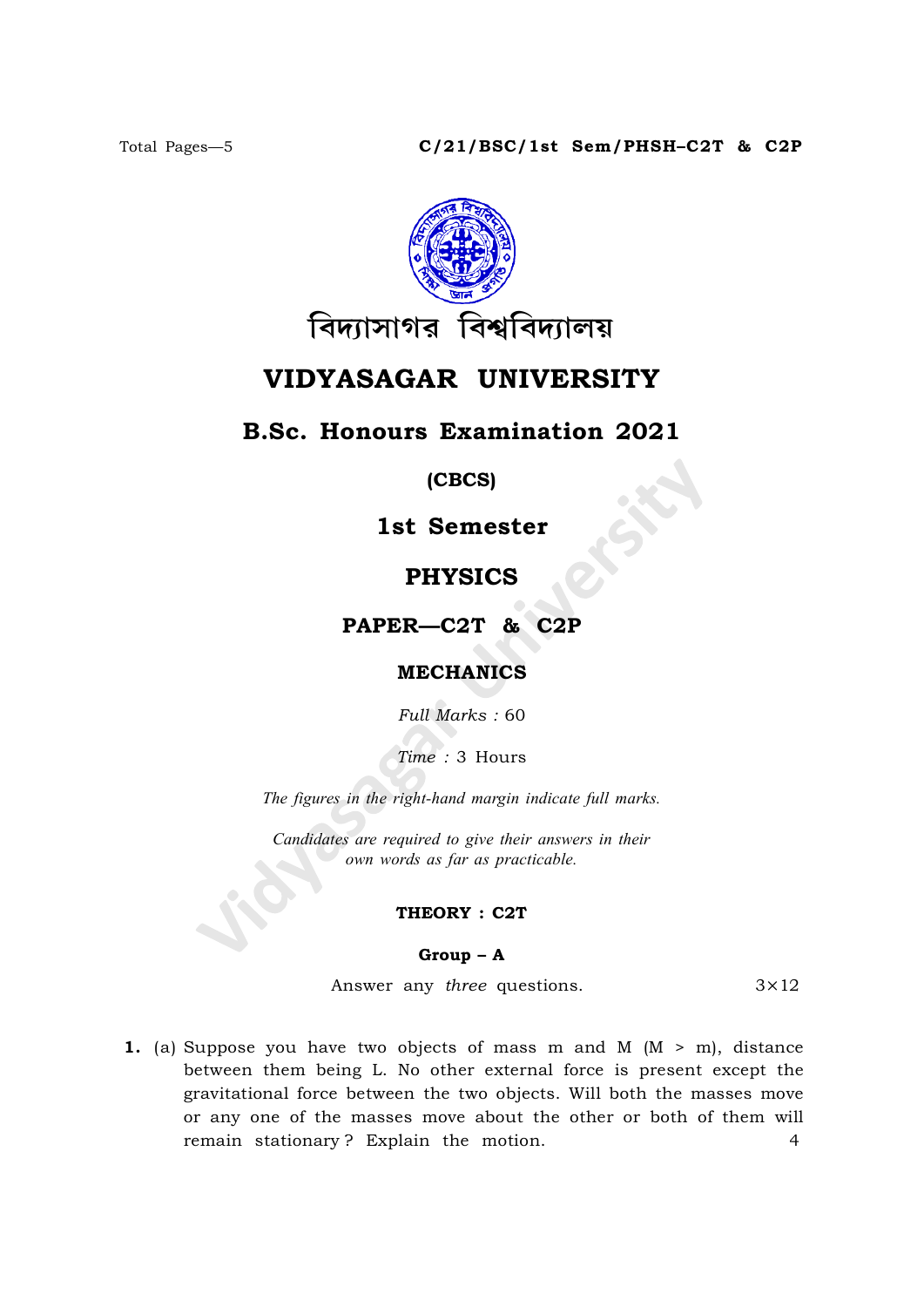- (b) Mount Fuji has approximately the shape of a cone. The half-angle at the apex of this cone is 65 degrees, and the height of the apex is 3800m. At what height is the centre of mass ? Assume that the material in Mount Fuji has uniform density. 5
- (c) Is centre of mass always inside the object or can it be found outside the body? Give an example. 3
- 2. (a) Show that for a rigid body rotating uniformly, total angular momentum is equal to its moment of inertia about the rotation axis times the angular frequency of rotation. 5
	- (b) An ice dancer rotates herself while dancing in various postures. What happens if the dancer is rotating with extended hands and suddenly folds her hands as shown in the picture ?



- (c) Show that the moment of inertia of a solid sphere about its diameter is (2/5) MR<sup>2</sup>. 4
- 3. (a) Define stress and strain. What is Young's modulus ? How will the Young's modulus of an iron rod change if the length is doubled ? 2+2+2+2
	- (b) The earth and sun are 8.3 light-minutes apart. Ignore their relative motion for this problem and assume they live in a single inertial frame, the Earth-Sun frame. Events A and B occur at  $t = 0$  on the earth and at 2 minutes on the sun respectively. Find the time difference between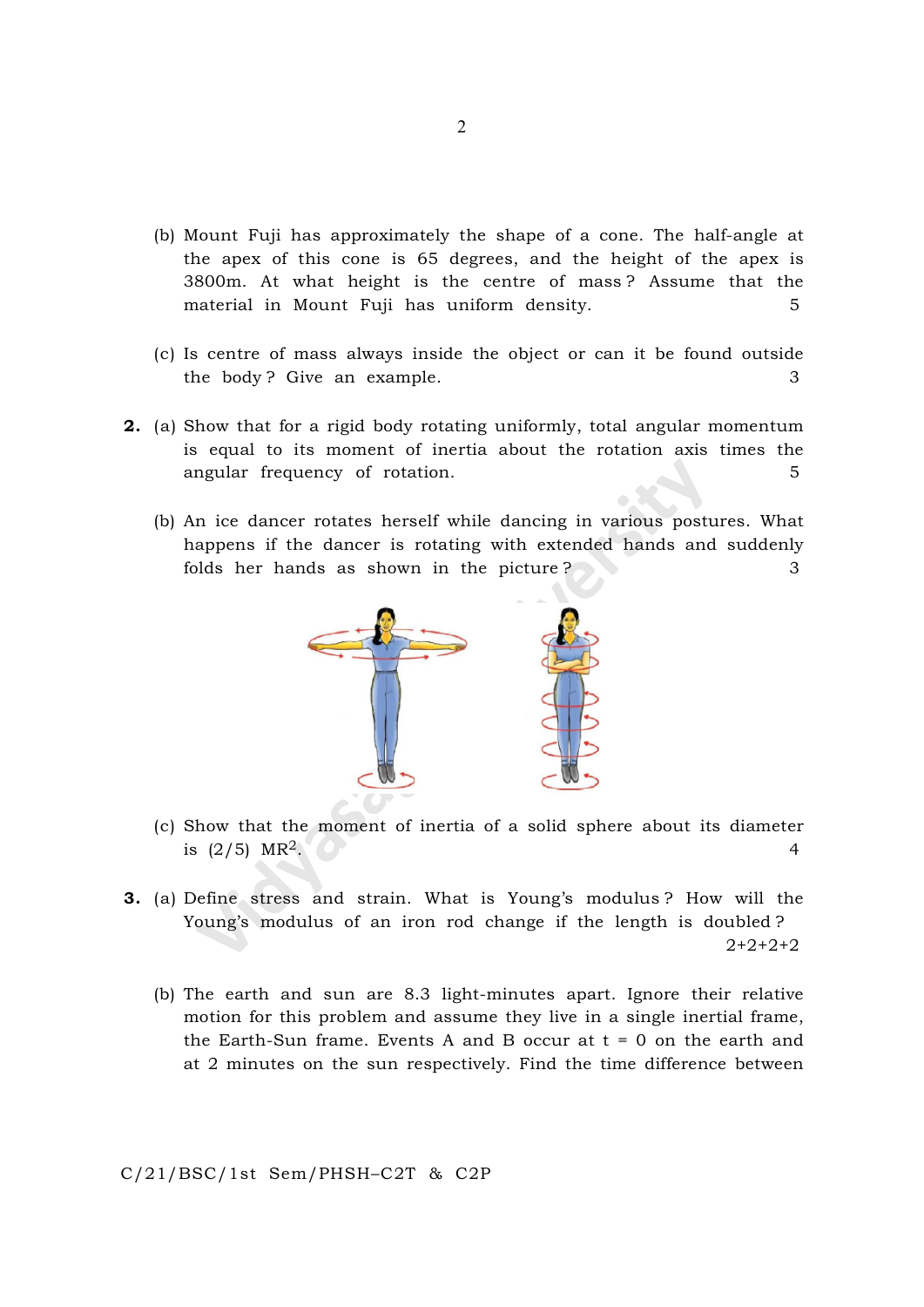the events according to an observer moving at  $u = 0.8c$  from Earth to Sun. Repeat if the observer is moving in the opposite direction with same speed. 4

4. (a) Find the centre of mass of the mosquito coil given below in the figure. The spiral is given by the equation:  $r = r_0$  (exp(b $\theta$ ) – 1). Assume linear mass density of the coil to be  $\lambda$ . How will the centre of mass shift when the coil starts to burn? 4+4



- (b) A spherical ball of ice has radius  $\rm R^{}_0$  and is rotating with an angular speed  $\omega$  about an axis passing through its centre. At time  $t = 0$ , it starts acquiring mass because the moisture (at rest) around it starts to freeze on it uniformly. As a result, its radius increases as  $R(t)$  =  $R_0$  +  $\alpha t$ , where  $\alpha$  is a constant. Show that, angular frequency varies inversely as the square of time. 4
- 5. (a) State the condition for an over damped oscillator and show that under this condition, any initial displacement of the system will die out without any oscillation. 5
	- (b) Establish the condition for critical damping. 3
	- (c) A particle of mass m moves along the x-axis with potential energy :

$$
V(x) = \frac{E_0}{a^4} x^4 + 4ax^3 - 8a^2x^2.
$$

Find the position at which the particle will be in stable equilibrium. Find the angular frequency of small oscillation about each stable equilibrium position. 4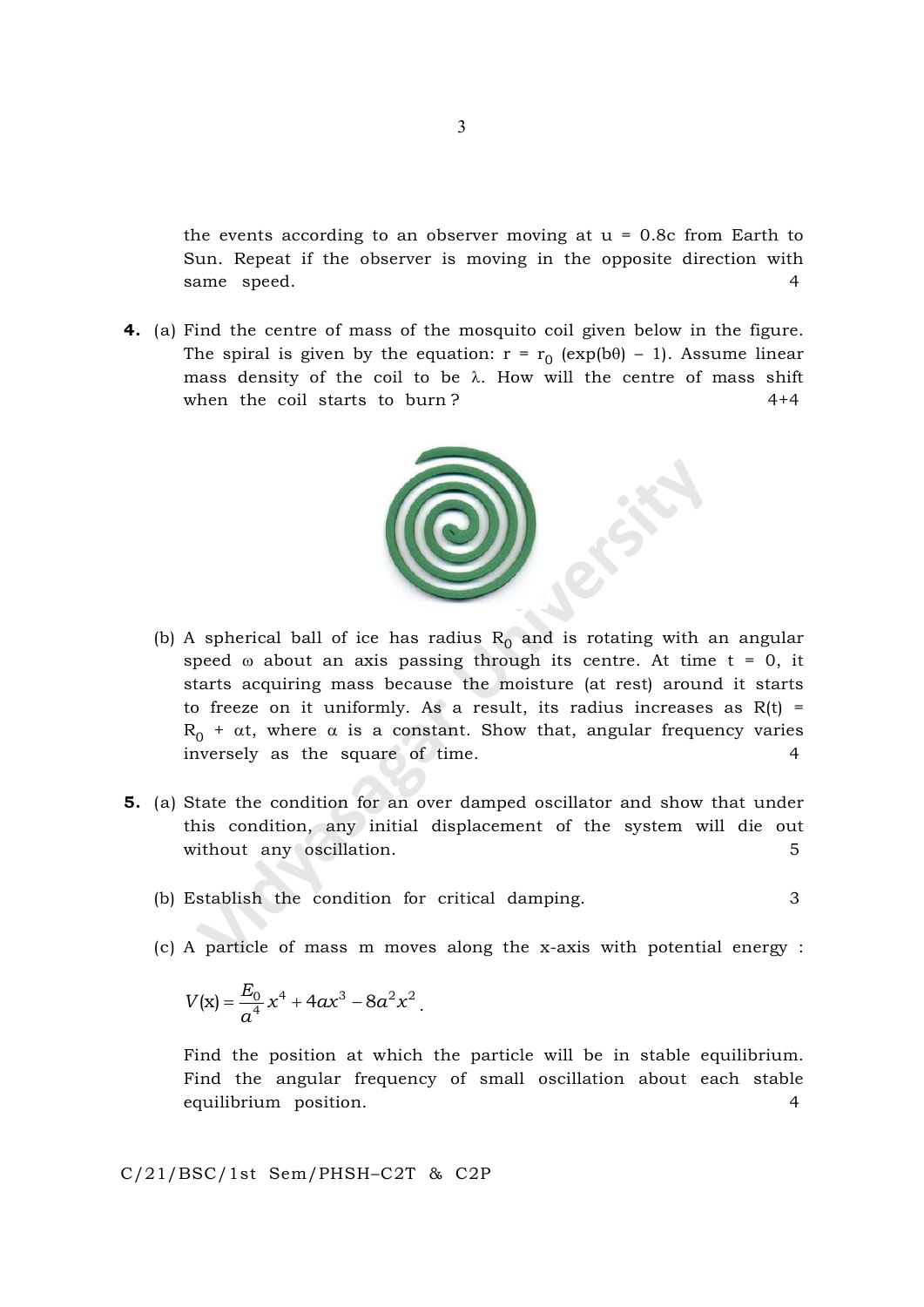- 6. (a) Is it possible to derive Newton's 1st law from Newton's 2nd law ? 3
	- (b) Define pseudo-force. Is earth an inertial frame or a non-inertial frame ? Justify your answer. 4
	- (c) If we fill a bucket with water and spin it, the surface of water assumes a concave shape. What is the shape? 5

#### Group – B

Answer any two questions.  $2 \times 2$ 

- 7. What was the aim of Michelson Morley experiment ? Was it successful ?
- 8. Determine the dimension of coefficient of viscosity using Poiseuille's formula.
- 9. What are the factors which influence the sharpness of resonance ?
- 10. What is the origin of "Tension" force in a string?

### PRACTICAL : C2P

Answer any one question.  $1 \times 15$ 

1. Suppose you have 10 measurements and obtained following values of "g" in  $m/s^2$  unit:

9.81268712, 9.82268734, 9.7999204, 9.81154367, 9.8133542, 9.798657, 9.824532, 9.8076578, 9.8156734, 9.7992543. Then how would you report your result ? Upto how many significant figures should you report your result ? 12+3

2. Write down the working principle of the process of measurement of moment of inertia of a flywheel. 15

C/21/BSC/1st Sem/PHSH–C2T & C2P